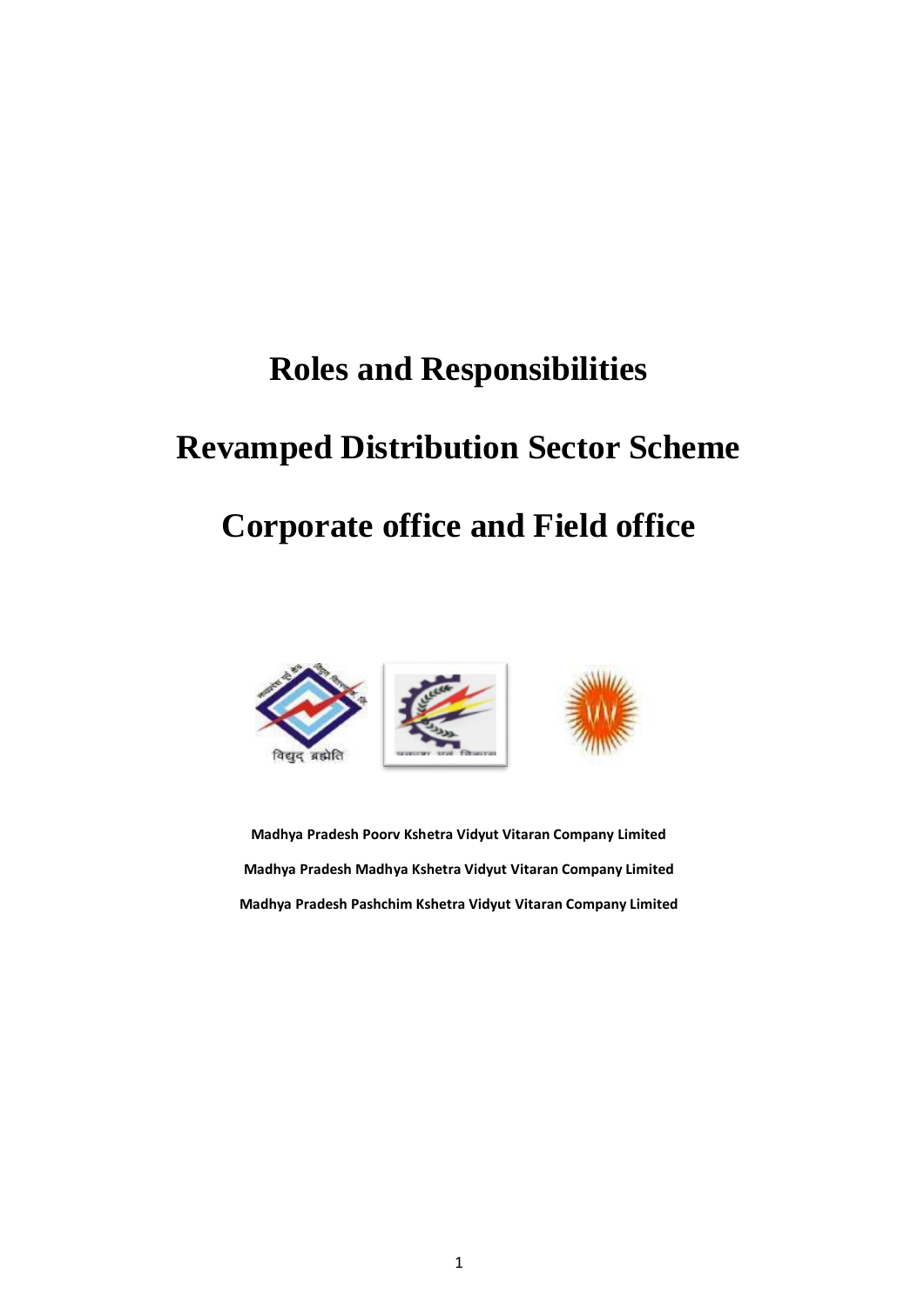### **Abbreviations**

| <b>Abbreviation</b>                                                      | <b>Description</b>                    |
|--------------------------------------------------------------------------|---------------------------------------|
| CE                                                                       | CE (Corporate office) or CE/CGM       |
|                                                                          | (Region)                              |
| DE                                                                       | DE (O&M/City) or DGM (O&M/City)       |
| <b>JE/AE</b>                                                             | JE/AE (DC/Zone) or Assistant Manager/ |
|                                                                          | Manager (DC)                          |
| DE (STC)                                                                 | DE (STC)/ DGM (STC)                   |
| AE (IT)/ AE (Programmer)                                                 | Field level                           |
| GM (IT) [Designation may change as per applicability<br>at discom level] | Corporate level                       |

### **Note:**

The Delegation of Powers of individual discoms will be applicable along with the Roles and Responsibilities mentioned in this document.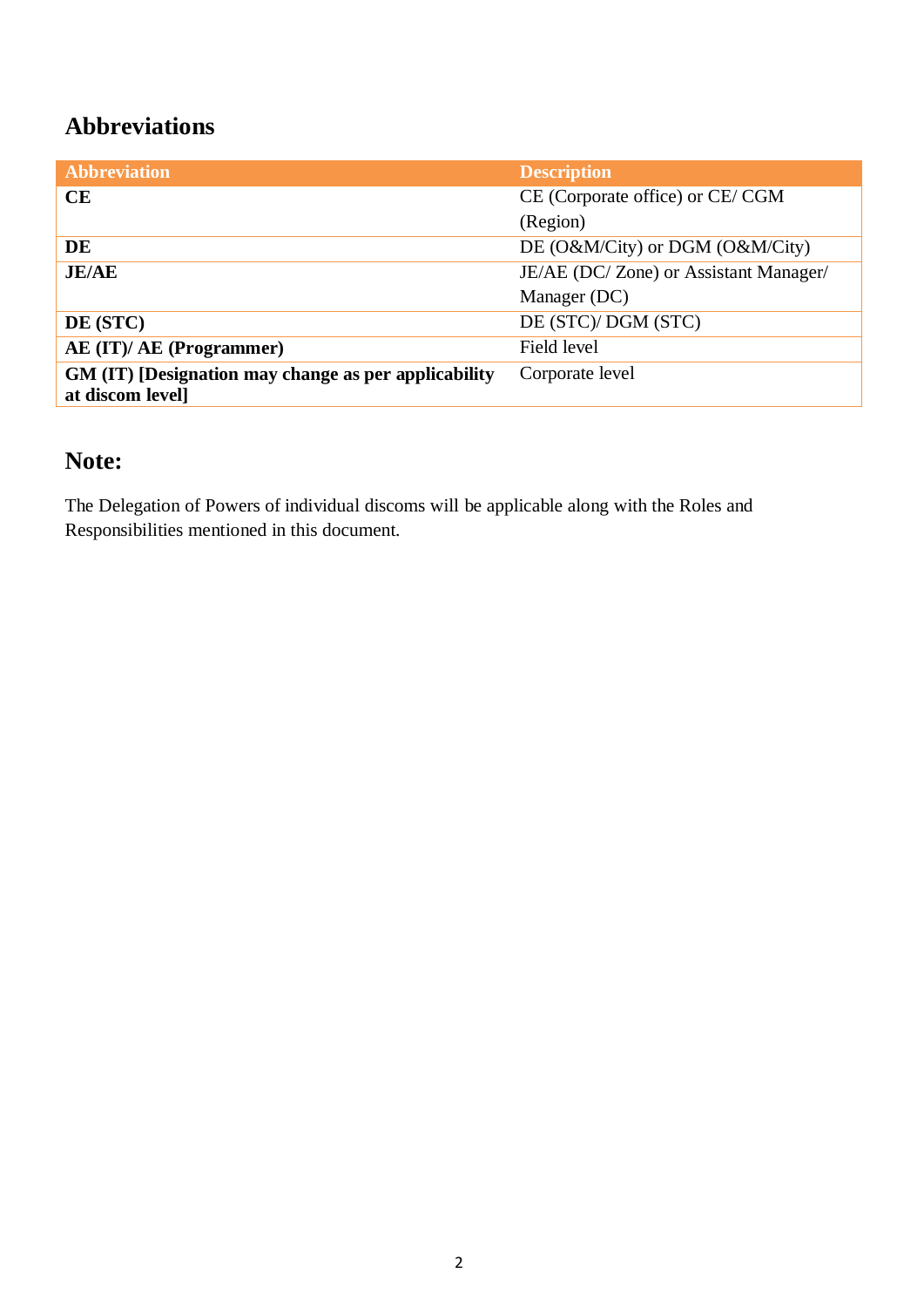## **1. Smart metering**

## **1.1. Field office**

| Nodal officer at Division level   DE                    |  |
|---------------------------------------------------------|--|
| Project In-charge at circle level $\vert$ SE (O&M/City) |  |

| Sr.<br>No.     | <b>Nature of Power</b>                                                                                                              | <b>JE/AE</b> | DE/<br>EE | <b>SE</b> | <b>AMR</b><br>Cell/SM<br>division at<br>Corporate | <b>QC</b><br>manager<br>(Circle<br>$\boldsymbol{\&}$<br><b>Region</b> ) | <b>Centralised</b><br><b>Smart</b><br>metering<br>cell at<br>Corporate | <b>PMA</b> | <b>MDM</b><br>cell |
|----------------|-------------------------------------------------------------------------------------------------------------------------------------|--------------|-----------|-----------|---------------------------------------------------|-------------------------------------------------------------------------|------------------------------------------------------------------------|------------|--------------------|
| $\mathbf{1}$   | <b>Meterization</b><br>survey                                                                                                       |              |           |           |                                                   |                                                                         |                                                                        |            |                    |
| 1.1            | Verification of<br>meterization survey<br>submitted by<br>Agency                                                                    |              |           |           |                                                   |                                                                         |                                                                        |            |                    |
| 1.2            | Sample checking<br>and sign-off of<br>meterization survey                                                                           |              |           |           |                                                   |                                                                         |                                                                        |            |                    |
| $\overline{2}$ | In case of New<br>service connection                                                                                                |              |           |           |                                                   |                                                                         |                                                                        |            |                    |
| 2.1            | <b>Submission of NSC</b><br>application from<br>consumer, survey,<br>verification of<br>documents and<br>approval of<br>application |              |           |           |                                                   |                                                                         |                                                                        |            |                    |
| 2.2            | Integration<br>checking with<br>MDM and<br>communication<br>with MDM                                                                |              |           |           |                                                   |                                                                         |                                                                        |            |                    |
| 2.3            | Quality check of<br>meterization at<br>consumer premises                                                                            |              |           |           |                                                   |                                                                         |                                                                        |            |                    |
| 2.4            | Updation of MIS in<br>terms of consumer<br>no., meter no. in                                                                        |              |           |           |                                                   |                                                                         |                                                                        |            |                    |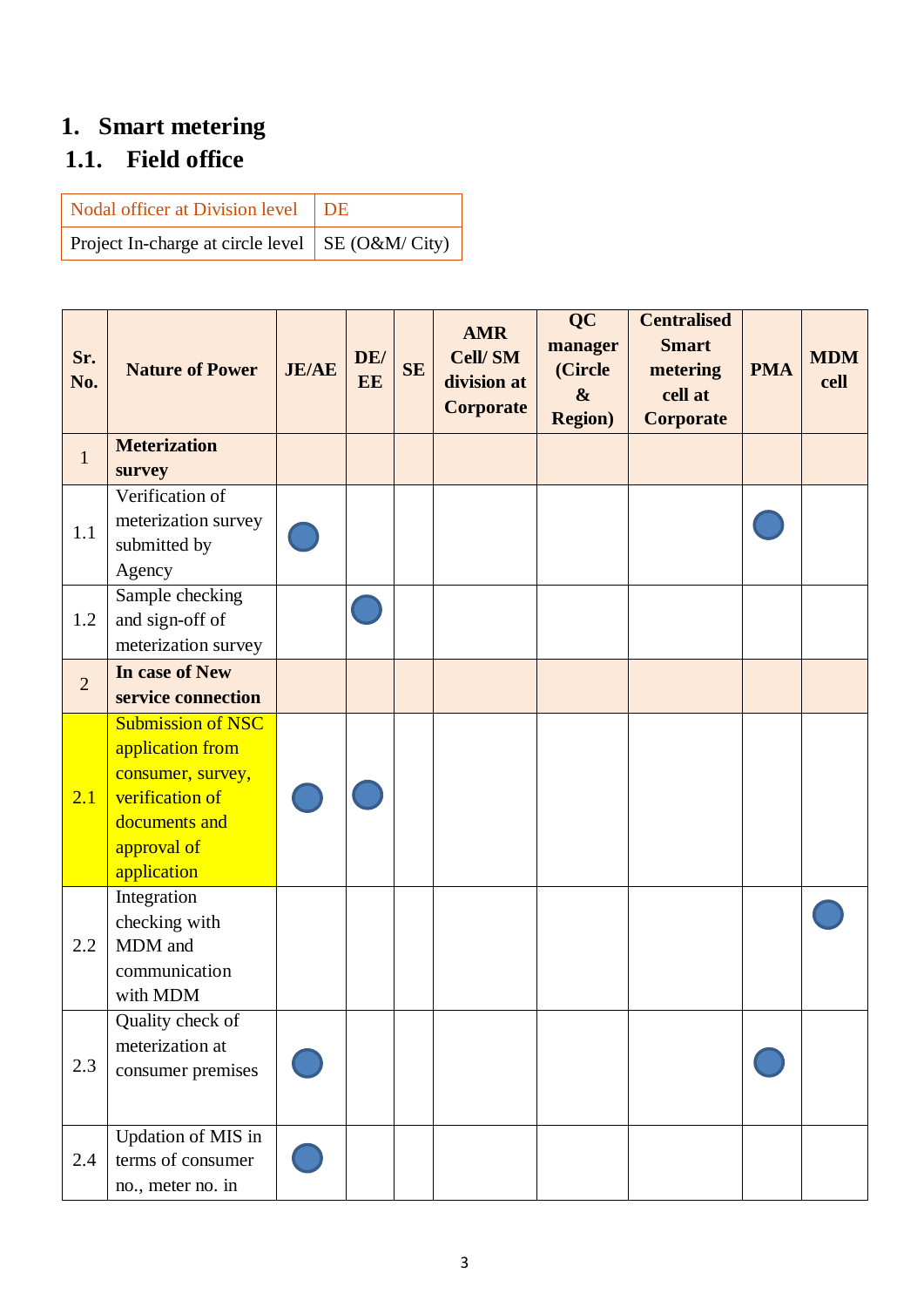| Sr.<br>No.              | <b>Nature of Power</b>                                                                                                                          | <b>JE/AE</b> | DE/<br>EE | <b>SE</b> | <b>AMR</b><br><b>Cell/SM</b><br>division at<br>Corporate | <b>QC</b><br>manager<br>(Circle<br>$\boldsymbol{\alpha}$<br><b>Region</b> ) | <b>Centralised</b><br><b>Smart</b><br>metering<br>cell at<br>Corporate | <b>PMA</b> | <b>MDM</b><br>cell |
|-------------------------|-------------------------------------------------------------------------------------------------------------------------------------------------|--------------|-----------|-----------|----------------------------------------------------------|-----------------------------------------------------------------------------|------------------------------------------------------------------------|------------|--------------------|
|                         | billing system and                                                                                                                              |              |           |           |                                                          |                                                                             |                                                                        |            |                    |
|                         | tagging of<br>consumer in billing                                                                                                               |              |           |           |                                                          |                                                                             |                                                                        |            |                    |
|                         | system (consumer                                                                                                                                |              |           |           |                                                          |                                                                             |                                                                        |            |                    |
|                         | indexing)                                                                                                                                       |              |           |           |                                                          |                                                                             |                                                                        |            |                    |
|                         | Consolidated report                                                                                                                             |              |           |           |                                                          |                                                                             |                                                                        |            |                    |
| 2.5                     | to Division on a                                                                                                                                |              |           |           |                                                          |                                                                             |                                                                        |            |                    |
|                         | monthly basis<br><b>Meter testing,</b>                                                                                                          |              |           |           |                                                          |                                                                             |                                                                        |            |                    |
|                         | <b>Communication</b>                                                                                                                            |              |           |           |                                                          |                                                                             |                                                                        |            |                    |
| $\overline{\mathbf{3}}$ | and Integration                                                                                                                                 |              |           |           |                                                          |                                                                             |                                                                        |            |                    |
|                         | testing (Lot wise)                                                                                                                              |              |           |           |                                                          |                                                                             |                                                                        |            |                    |
|                         | Sampling, testing                                                                                                                               |              |           |           |                                                          |                                                                             |                                                                        |            |                    |
| 3.1                     | from labs etc.<br>related to meters                                                                                                             |              |           |           |                                                          |                                                                             |                                                                        |            |                    |
|                         | Communication                                                                                                                                   |              |           |           |                                                          |                                                                             |                                                                        |            |                    |
|                         | testing and                                                                                                                                     |              |           |           |                                                          |                                                                             |                                                                        |            |                    |
| 3.2                     | Integration testing<br>with MDM                                                                                                                 |              |           |           |                                                          |                                                                             |                                                                        |            |                    |
| 3.3                     | <b>Factory Acceptance</b><br>Test                                                                                                               |              |           |           |                                                          |                                                                             |                                                                        |            |                    |
| 3.4                     | Site Acceptance<br>Test                                                                                                                         |              |           |           |                                                          |                                                                             |                                                                        |            |                    |
| 3.5                     | Installation                                                                                                                                    |              |           |           |                                                          |                                                                             |                                                                        |            |                    |
|                         | Acceptance<br>Operational                                                                                                                       |              |           |           |                                                          |                                                                             |                                                                        |            |                    |
| 3.6                     | Acceptance                                                                                                                                      |              |           |           |                                                          |                                                                             |                                                                        |            |                    |
| $\overline{\mathbf{4}}$ | <b>Benefit tracking of</b><br>project                                                                                                           |              |           |           |                                                          |                                                                             |                                                                        |            |                    |
| 4.1                     | Recording of<br>technical and<br>commercial<br>parameters (Feeder<br>input, sales,<br>consumers etc.)<br>prior to<br>commencement of<br>project |              |           |           |                                                          |                                                                             |                                                                        |            |                    |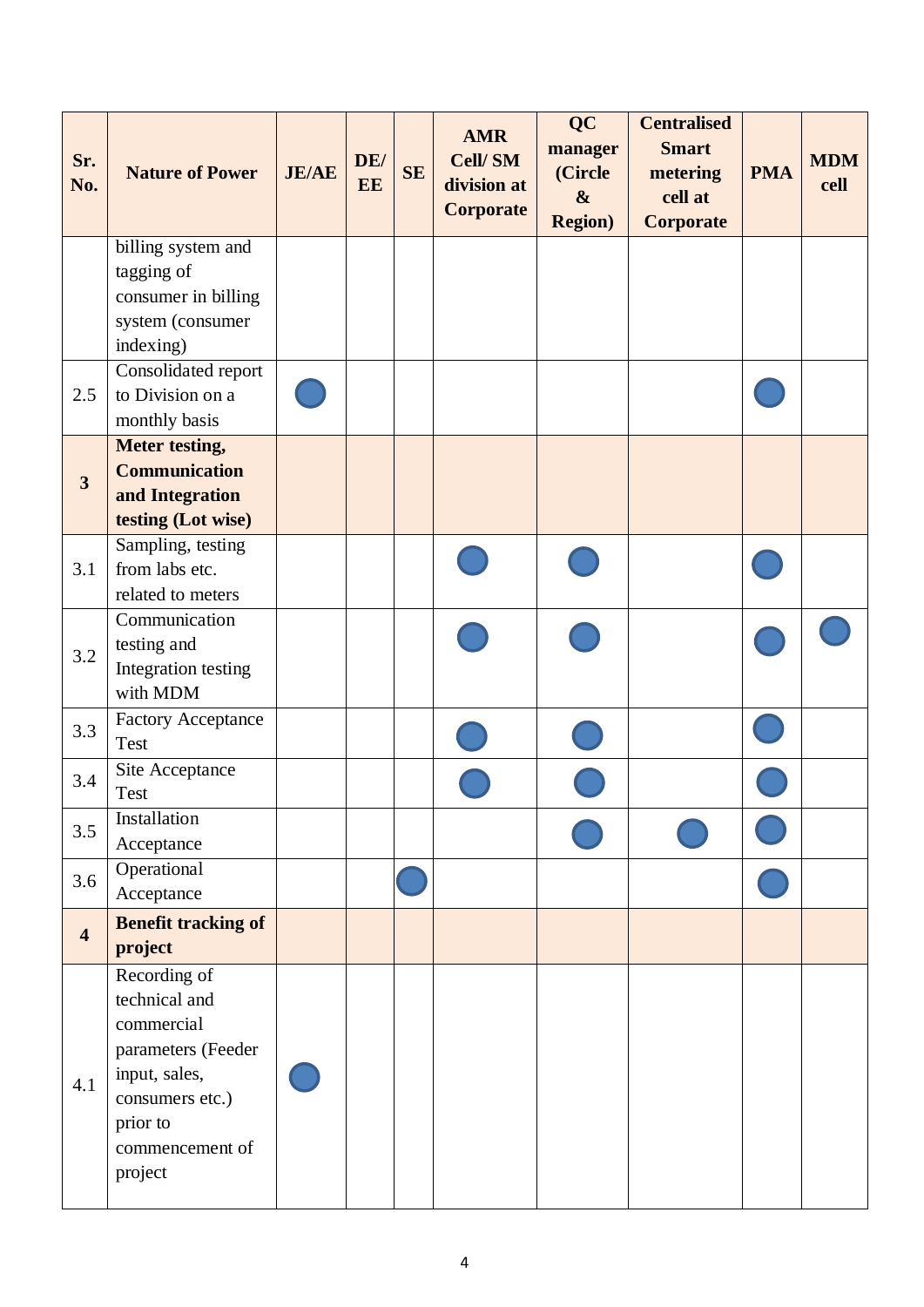| Sr.<br>No. | <b>Nature of Power</b>                                                                                                                          | <b>JE/AE</b> | DE/<br>EE | SE | <b>AMR</b><br><b>Cell/SM</b><br>division at<br>Corporate | <b>QC</b><br>manager<br>(Circle<br>$\boldsymbol{\&}$<br><b>Region</b> ) | <b>Centralised</b><br><b>Smart</b><br>metering<br>cell at<br>Corporate | <b>PMA</b> | <b>MDM</b><br>cell |
|------------|-------------------------------------------------------------------------------------------------------------------------------------------------|--------------|-----------|----|----------------------------------------------------------|-------------------------------------------------------------------------|------------------------------------------------------------------------|------------|--------------------|
| 4.2        | Recording of<br>technical and<br>commercial<br>parameters on a<br>monthly, quarterly,<br>annual basis for<br>assessment of<br>impact of project |              |           |    |                                                          |                                                                         |                                                                        |            |                    |
| 4.3        | Monitory of project<br>outcomes on a<br>monthly basis                                                                                           |              |           |    |                                                          |                                                                         |                                                                        |            |                    |
| 5          | <b>Replacement of</b><br>meter post<br>metering survey                                                                                          |              |           |    |                                                          |                                                                         |                                                                        |            |                    |
| 5.1        | Quality check of<br>meterization at<br>consumer premises                                                                                        |              |           |    |                                                          |                                                                         |                                                                        |            |                    |
| 5.2        | <b>Updation of MIS in</b><br>terms of consumer<br>no., meter no. in<br>billing system                                                           |              |           |    |                                                          |                                                                         |                                                                        |            |                    |
| 6          | <b>Project monitoring</b>                                                                                                                       |              |           |    |                                                          |                                                                         |                                                                        |            |                    |
| 6.1        | Project monitoring<br>@1% of<br>meterization in each<br>division                                                                                |              |           |    |                                                          |                                                                         |                                                                        |            |                    |
| 6.2        | Project monitoring<br>@5% of<br>meterization in each<br>DC                                                                                      |              |           |    |                                                          |                                                                         |                                                                        |            |                    |
| 6.3        | Project monitoring<br>@100% of<br>meterization at<br>feeder level                                                                               |              |           |    |                                                          |                                                                         |                                                                        |            |                    |
| 6.4        | Consumption<br>monitoring of<br>installed meters                                                                                                |              |           |    |                                                          |                                                                         |                                                                        |            |                    |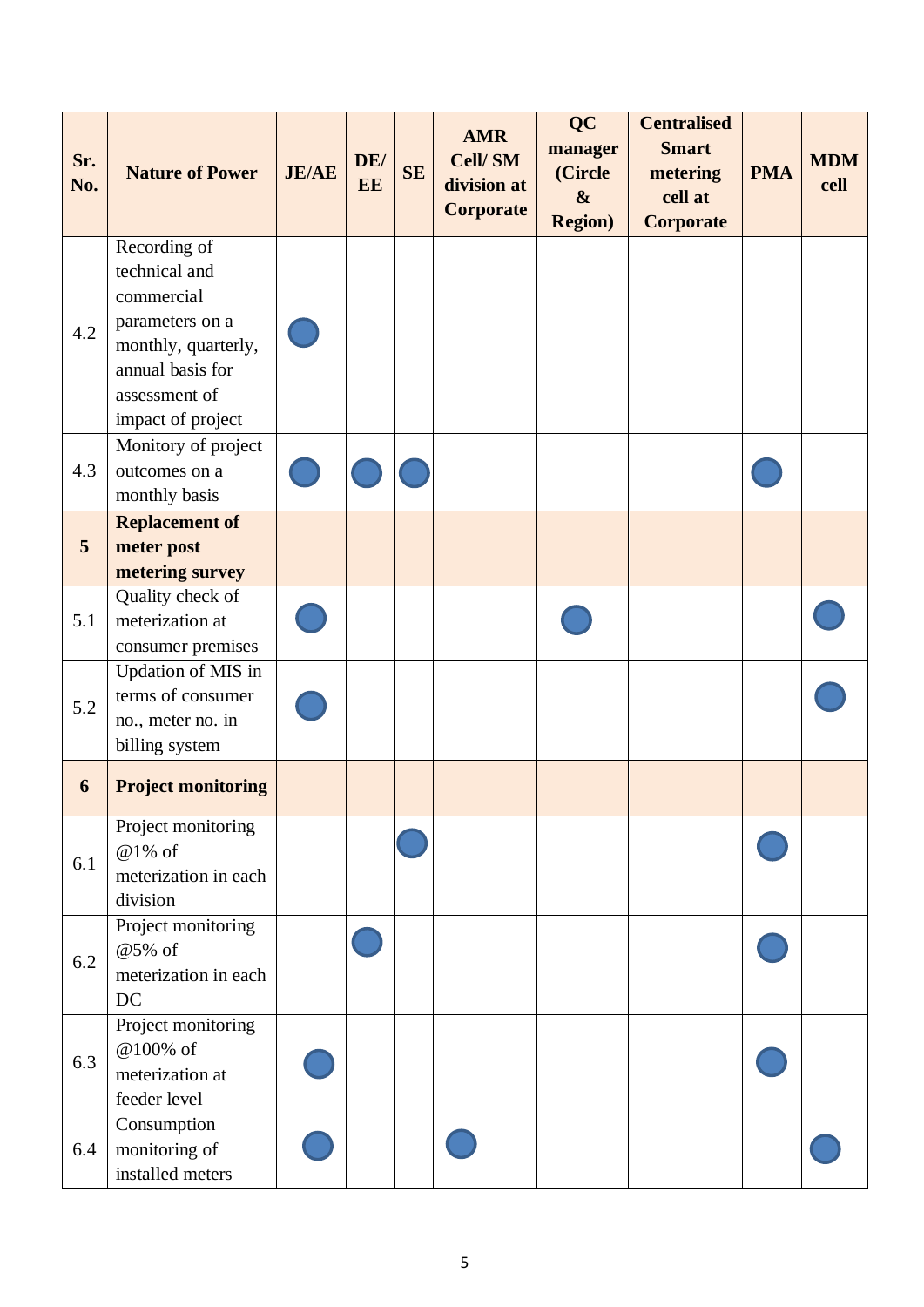| Sr.<br>No.     | <b>Nature of Power</b>                                                                                                                                          | <b>JE/AE</b> | DE/<br>EE | <b>SE</b> | <b>AMR</b><br><b>Cell/SM</b><br>division at<br>Corporate | <b>QC</b><br>manager<br>(Circle<br>$\boldsymbol{\&}$<br><b>Region</b> ) | <b>Centralised</b><br><b>Smart</b><br>metering<br>cell at<br>Corporate | <b>PMA</b> | <b>MDM</b><br>cell |
|----------------|-----------------------------------------------------------------------------------------------------------------------------------------------------------------|--------------|-----------|-----------|----------------------------------------------------------|-------------------------------------------------------------------------|------------------------------------------------------------------------|------------|--------------------|
| 6.5            | (Physical check of<br>meter data and<br>recording in MDM)<br>Sample checking of<br>meters on monthly<br>basis                                                   |              |           |           |                                                          |                                                                         |                                                                        |            |                    |
| $\overline{7}$ | <b>Replacement of</b><br>meter in case of<br>Meter burnt/<br>defective status                                                                                   |              |           |           |                                                          |                                                                         |                                                                        |            |                    |
| 7.1            | Record of status of<br>meter no. and<br>consumer IVRS no.<br>along with name<br>and address in<br>Discom MIS and<br>billing system and<br>in AMISP IT<br>system |              |           |           |                                                          |                                                                         |                                                                        |            |                    |
| 7.2<br>7.3     | Checking of meter<br>status post<br>installation of meter<br>Confirmation of<br>communication<br>with meter                                                     |              |           |           |                                                          |                                                                         |                                                                        |            |                    |
| 7.4            | Recording of<br>revised meter no.<br>and other technical<br>parameters in MIS<br>and billing system                                                             |              |           |           |                                                          |                                                                         |                                                                        |            |                    |
| 8              | <b>Bill verification</b><br>and issuance of<br>certificate for<br>project/milestone<br>completion                                                               |              |           |           |                                                          |                                                                         |                                                                        |            |                    |
| 8.1            | Preparation of<br>Project monitoring<br>report                                                                                                                  |              |           |           |                                                          |                                                                         |                                                                        |            |                    |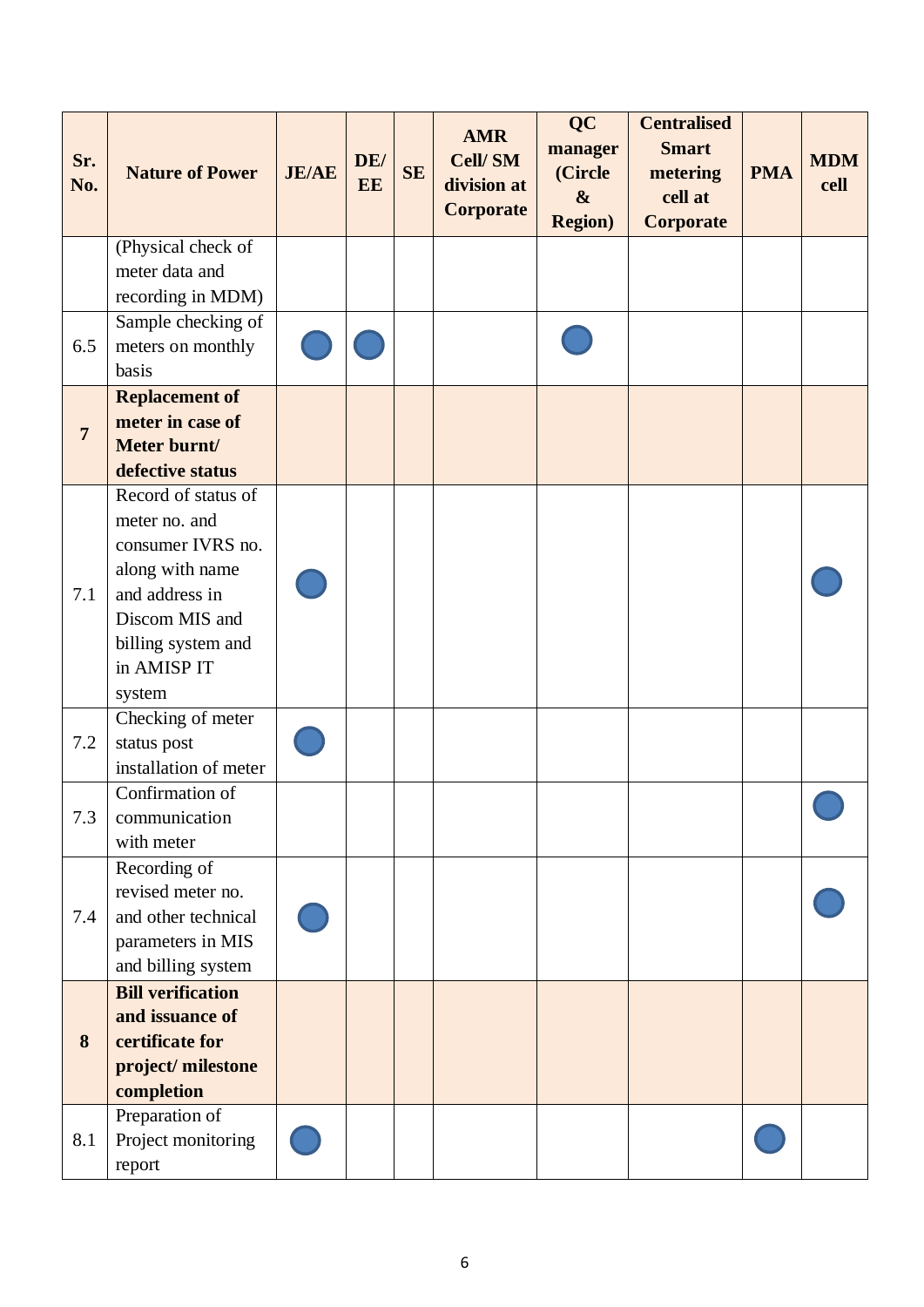| Sr.<br>No. | <b>Nature of Power</b>                                                                                                    | <b>JE/AE</b> | DE/<br>EE | <b>SE</b> | <b>AMR</b><br><b>Cell/SM</b><br>division at<br>Corporate | <b>QC</b><br>manager<br>(Circle<br>$\boldsymbol{\&}$<br><b>Region</b> ) | <b>Centralised</b><br><b>Smart</b><br>metering<br>cell at<br><b>Corporate</b> | <b>PMA</b> | <b>MDM</b><br>cell |
|------------|---------------------------------------------------------------------------------------------------------------------------|--------------|-----------|-----------|----------------------------------------------------------|-------------------------------------------------------------------------|-------------------------------------------------------------------------------|------------|--------------------|
| 8.2        | <b>Bill</b> verification                                                                                                  |              |           |           |                                                          |                                                                         |                                                                               |            |                    |
| 8.3        | Issuance of<br>certificate for<br>project/milestone<br>completion                                                         |              |           |           |                                                          |                                                                         |                                                                               |            |                    |
| 8.4        | Submission to<br>Finance department<br>for Invoice<br>processing post<br>verification of<br>invoice at Corporate<br>level |              |           |           |                                                          |                                                                         |                                                                               |            |                    |
| 9          | <b>Contract closure</b><br>procedures                                                                                     |              |           |           |                                                          |                                                                         |                                                                               |            |                    |
| 9.1        | Preparation of<br>closure documents                                                                                       |              |           |           |                                                          |                                                                         |                                                                               |            |                    |
| 9.2        | Checking of closure<br>documents                                                                                          |              |           |           |                                                          |                                                                         |                                                                               |            |                    |
| 9.3        | Sign-off of Closure<br>documents and<br>submission with<br>duly signed by all<br>stakeholders                             |              |           |           |                                                          |                                                                         |                                                                               |            |                    |

### \*Note:

- 1. One time Capex payment shall be done by Centralised Smart metering cell.
- 2. Opex payment shall be done by individual GM (City/O&M) at each circle.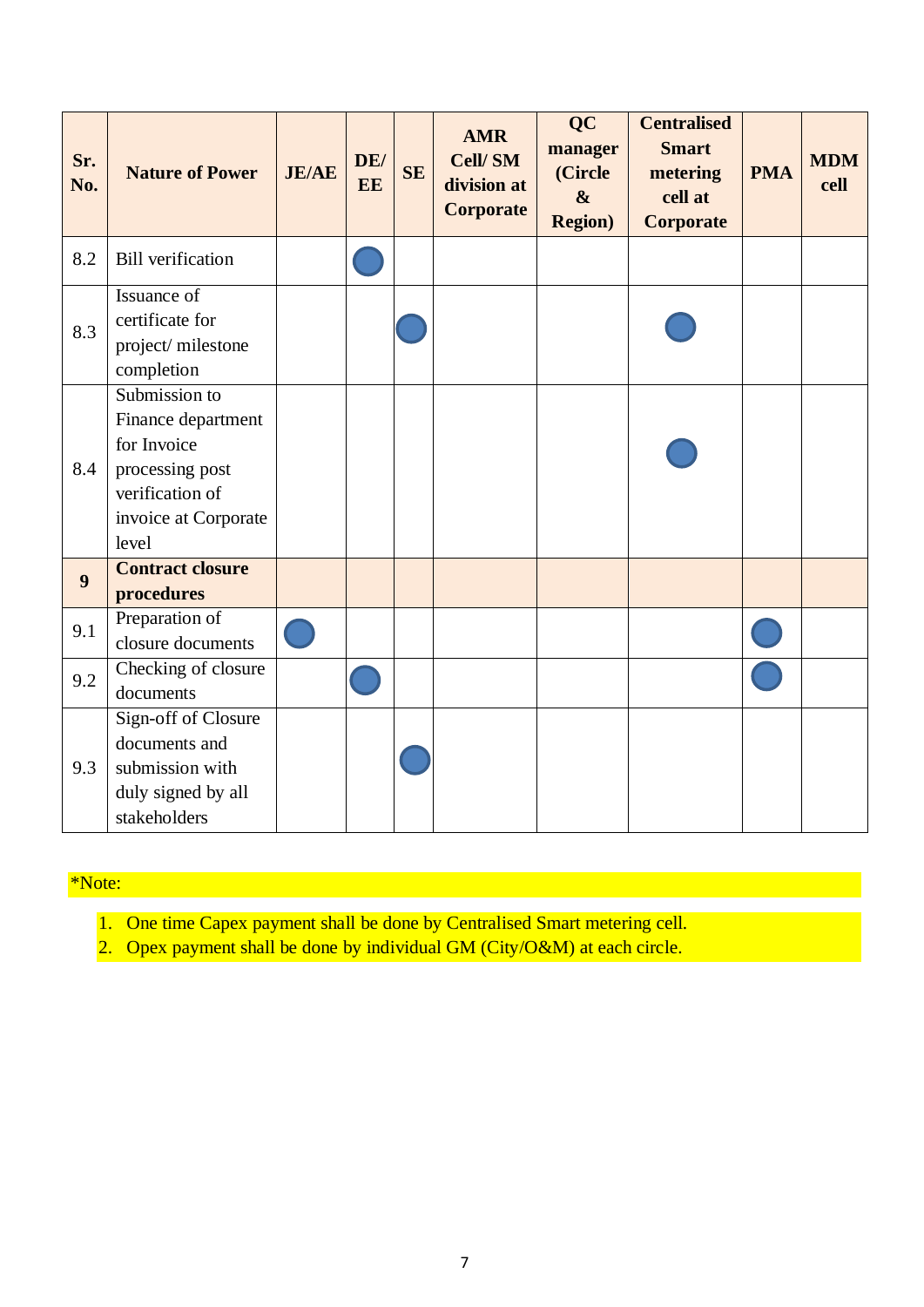# **1.2. Corporate office**

| Sr.<br>N <sub>0</sub> | <b>Nature of</b><br><b>Power</b>                                                       | <b>CGM</b><br>(W&P/Project | <b>CGM</b><br>(Procurement | Technical<br>committe<br>$\mathbf{e}$ | <b>MD</b><br>M<br>cell | Centralise<br>d Smart<br>metering<br>cell | <b>CGM</b><br>(Commercial |
|-----------------------|----------------------------------------------------------------------------------------|----------------------------|----------------------------|---------------------------------------|------------------------|-------------------------------------------|---------------------------|
| $\mathbf{1}$          | Project In-<br>charge of Smart<br>metering project<br>at discom level                  |                            |                            |                                       |                        |                                           |                           |
| $\overline{2}$        | Tendering<br>process, Bid<br>process and<br>Award of<br>Contract                       |                            |                            |                                       |                        |                                           |                           |
| 3                     | Technical<br>recommendation<br>s on Smart<br>metering project                          |                            |                            |                                       |                        |                                           |                           |
| $\overline{4}$        | Integration and<br>communication<br>with MDM                                           |                            |                            |                                       |                        |                                           |                           |
| 5                     | Monitoring and<br>Sign-off of<br>Invoice                                               |                            |                            |                                       |                        |                                           |                           |
| 6                     | Support in<br>Project<br>monitoring of<br>Smart metering<br>project at<br>discom level |                            |                            |                                       |                        |                                           |                           |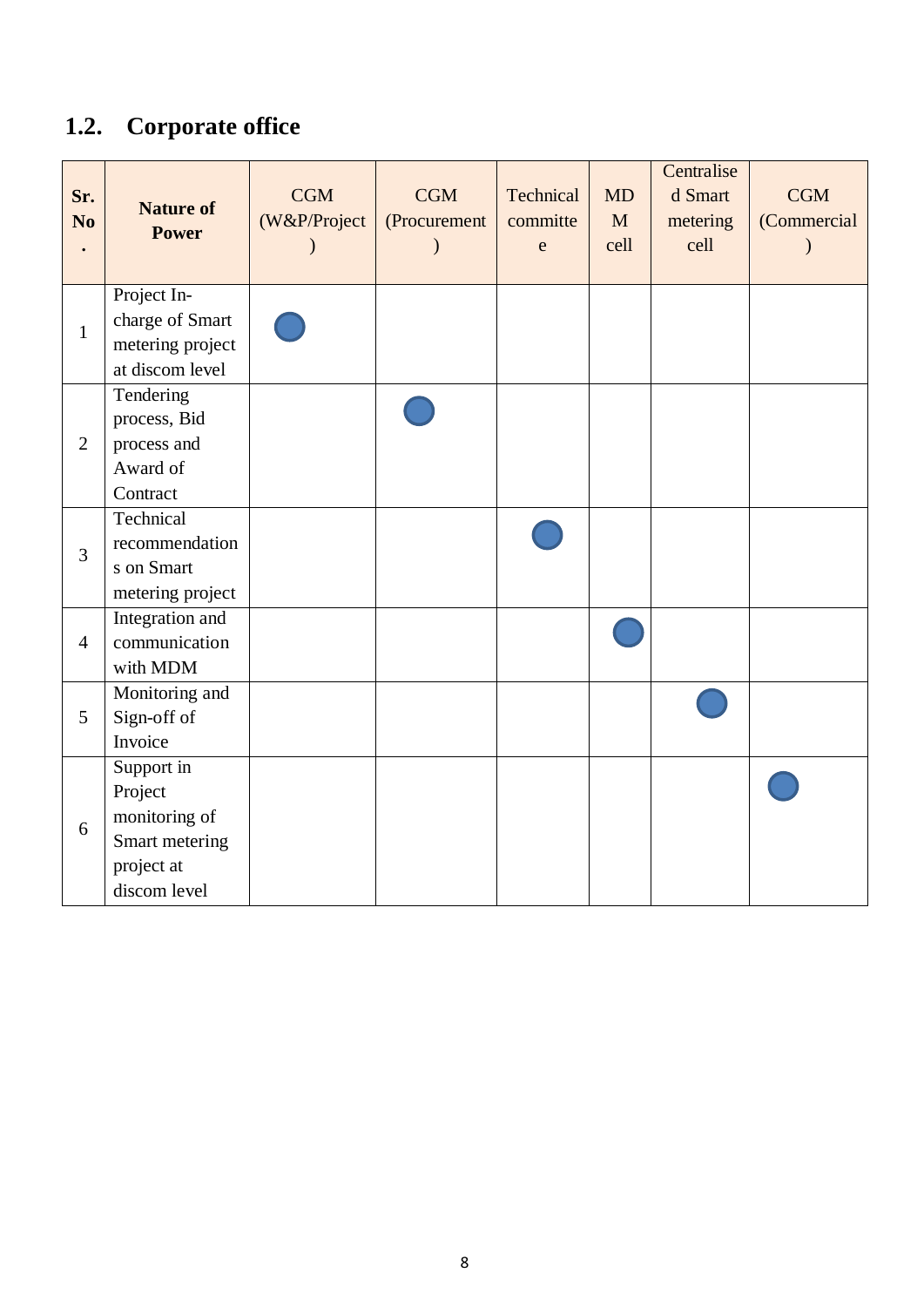## **2. Infrastructure works for 33/11 kV sub-stations and associated 33 kV lines**

| <b>Project In-charge</b> | $SE(0\&M/City)$ |
|--------------------------|-----------------|
| Nodal officer            | DE (STC)        |

### **2.1 Field office**

| Sr.<br>No.   | <b>Nature of Power</b>                                                                                               | <b>JE/AE</b> | DE/<br>EE | <b>DE</b><br>(STC) | <b>DE</b><br>(STM) | <b>SE</b> | <b>QC</b><br>monitor<br>(Circle<br>$\boldsymbol{\&}$<br><b>Region</b> ) | <b>PMA</b> | <b>AE</b><br>(TT)<br><b>GM</b><br>$(\mathbf{I}\mathbf{T})$ |
|--------------|----------------------------------------------------------------------------------------------------------------------|--------------|-----------|--------------------|--------------------|-----------|-------------------------------------------------------------------------|------------|------------------------------------------------------------|
| $\mathbf{1}$ | <b>Project monitoring</b>                                                                                            |              |           |                    |                    |           |                                                                         |            |                                                            |
| 1.1          | <b>Project monitoring of 33/11</b><br>kV sub-stations                                                                |              |           |                    |                    |           |                                                                         |            |                                                            |
| 1.1.1        | Project monitoring related to<br>sub-station location<br>identification, land, RoW etc.                              |              |           |                    |                    |           |                                                                         |            |                                                            |
| 1.1.2        | Electrical related inspections                                                                                       |              |           |                    |                    |           |                                                                         |            |                                                            |
| 1.1.3        | Civil structure related<br>inspections                                                                               |              |           |                    |                    |           |                                                                         |            |                                                            |
| 1.1.4        | Overall Project monitoring of<br>sub-stations                                                                        |              |           |                    |                    |           |                                                                         |            |                                                            |
| 1.2          | <b>Project monitoring of</b><br>infrastructure works (33 kV<br>lines)                                                |              |           |                    |                    |           |                                                                         |            |                                                            |
| 1.2.1        | Project monitoring @50% of<br>infrastructure works (33 kV<br>lines)                                                  |              |           |                    |                    |           |                                                                         |            |                                                            |
| 1.2.2        | Project monitoring @25% of<br>infrastructure works (33 kV<br>lines)                                                  |              |           |                    |                    |           |                                                                         |            |                                                            |
| 1.2.3        | Overall Project monitoring of<br>the infrastructure works (33/11<br>kV sub-stations, 33 kV lines)<br>at circle level |              |           |                    |                    |           |                                                                         |            |                                                            |
| 1.2.4        | Sample checking of works<br>(Quality control at circle and<br>regional level related to                              |              |           |                    |                    |           |                                                                         |            |                                                            |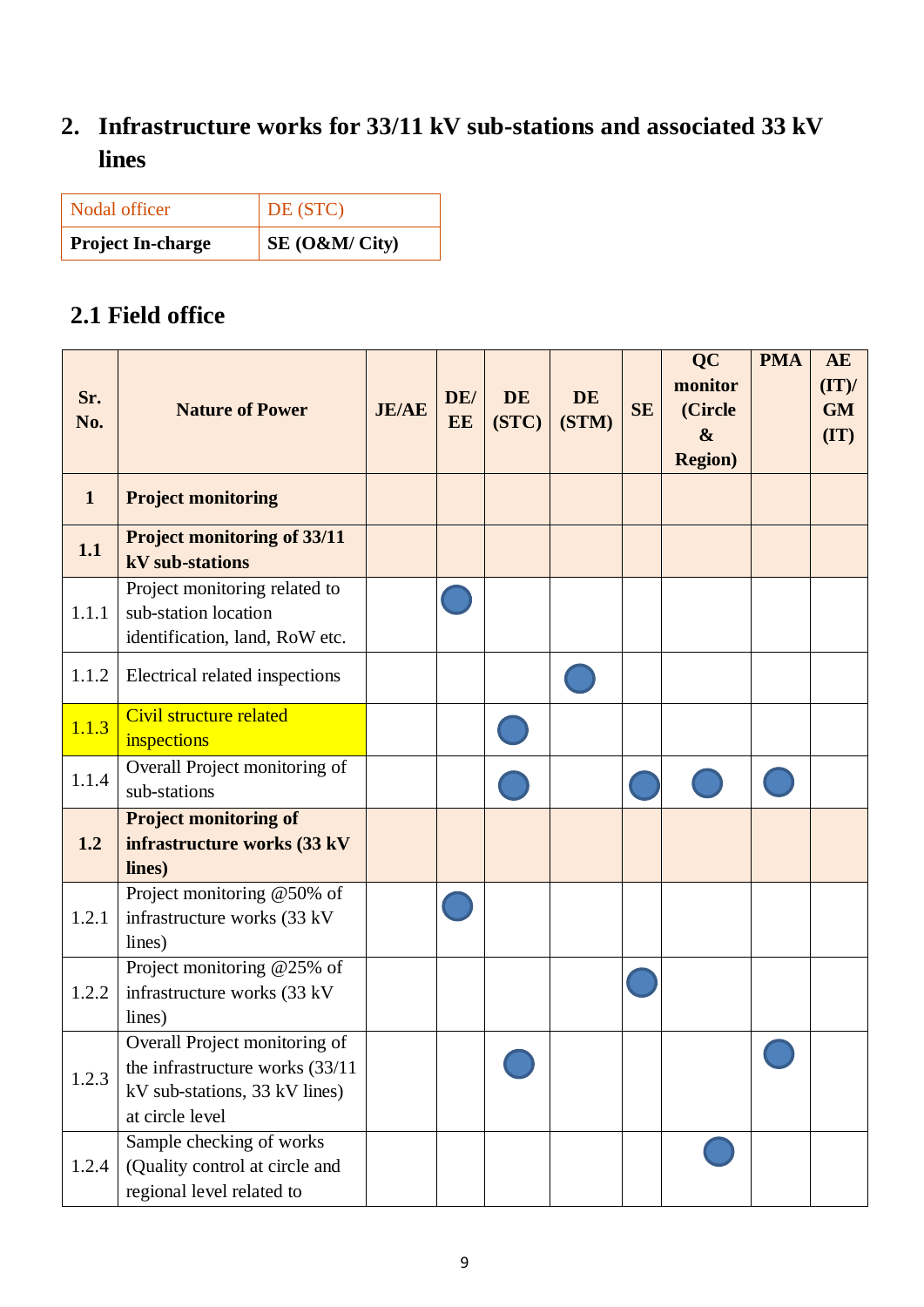| Sr.<br>No.     | <b>Nature of Power</b>                                                                   | <b>JE/AE</b> | DE/<br>EE | <b>DE</b><br>(STC) | <b>DE</b><br>(STM) | <b>SE</b> | QC<br>monitor<br>(Circle<br>$\boldsymbol{\&}$<br><b>Region</b> ) | <b>PMA</b> | <b>AE</b><br>(TT)<br><b>GM</b><br>(TT) |
|----------------|------------------------------------------------------------------------------------------|--------------|-----------|--------------------|--------------------|-----------|------------------------------------------------------------------|------------|----------------------------------------|
|                | technical specifications as per<br>tender)                                               |              |           |                    |                    |           |                                                                  |            |                                        |
| $\overline{2}$ | <b>Contract management/</b><br><b>Execution management</b>                               |              |           |                    |                    |           |                                                                  |            |                                        |
| 2.1            | Sampling, testing from labs<br>etc. related to material                                  |              |           |                    |                    |           |                                                                  |            |                                        |
| 2.2            | Quality control of<br>construction/installation<br>activities                            |              |           |                    |                    |           |                                                                  |            |                                        |
| 2.3            | Coordination with Agency for<br>their RoW issues, work<br>planning, GIS Survey etc.      |              |           |                    |                    |           |                                                                  |            |                                        |
| 2.4            | Verification of Work planning<br>and GIS survey                                          |              |           |                    |                    |           |                                                                  |            |                                        |
| 2.5            | Sign-off of Work planning and<br>GIS survey                                              |              |           |                    |                    |           |                                                                  |            |                                        |
| 2.6            | <b>Coordination with Agency for</b><br><b>BoQ</b> survey                                 |              |           |                    |                    |           |                                                                  |            |                                        |
| 2.7            | <b>Coordination with online</b><br>permit                                                |              |           |                    |                    |           |                                                                  |            |                                        |
| 2.8            | Allocation of work site for<br>BoQ survey                                                |              |           |                    |                    |           |                                                                  |            |                                        |
| 2.9            | Finalization and submission of<br>Bill of Quantity and diagram /<br><b>GIS</b>           |              |           |                    |                    |           |                                                                  |            |                                        |
| 2.10           | Approval of BoQ                                                                          |              |           |                    |                    |           |                                                                  |            |                                        |
| 2.11           | Joint Measurement of work                                                                |              |           |                    |                    |           |                                                                  |            |                                        |
| 2.12           | E-MB filling with GIS                                                                    |              |           |                    |                    |           |                                                                  |            |                                        |
| 2.13           | Verification and certification<br>of E-MB                                                |              |           |                    |                    |           |                                                                  |            |                                        |
| 2.14           | Certification of monthly<br>Progressive work                                             |              |           |                    |                    |           |                                                                  |            |                                        |
| 2.15           | <b>Checking whether feeder</b><br>meter is properly installed<br>with MF and indexed and |              |           |                    |                    |           |                                                                  |            |                                        |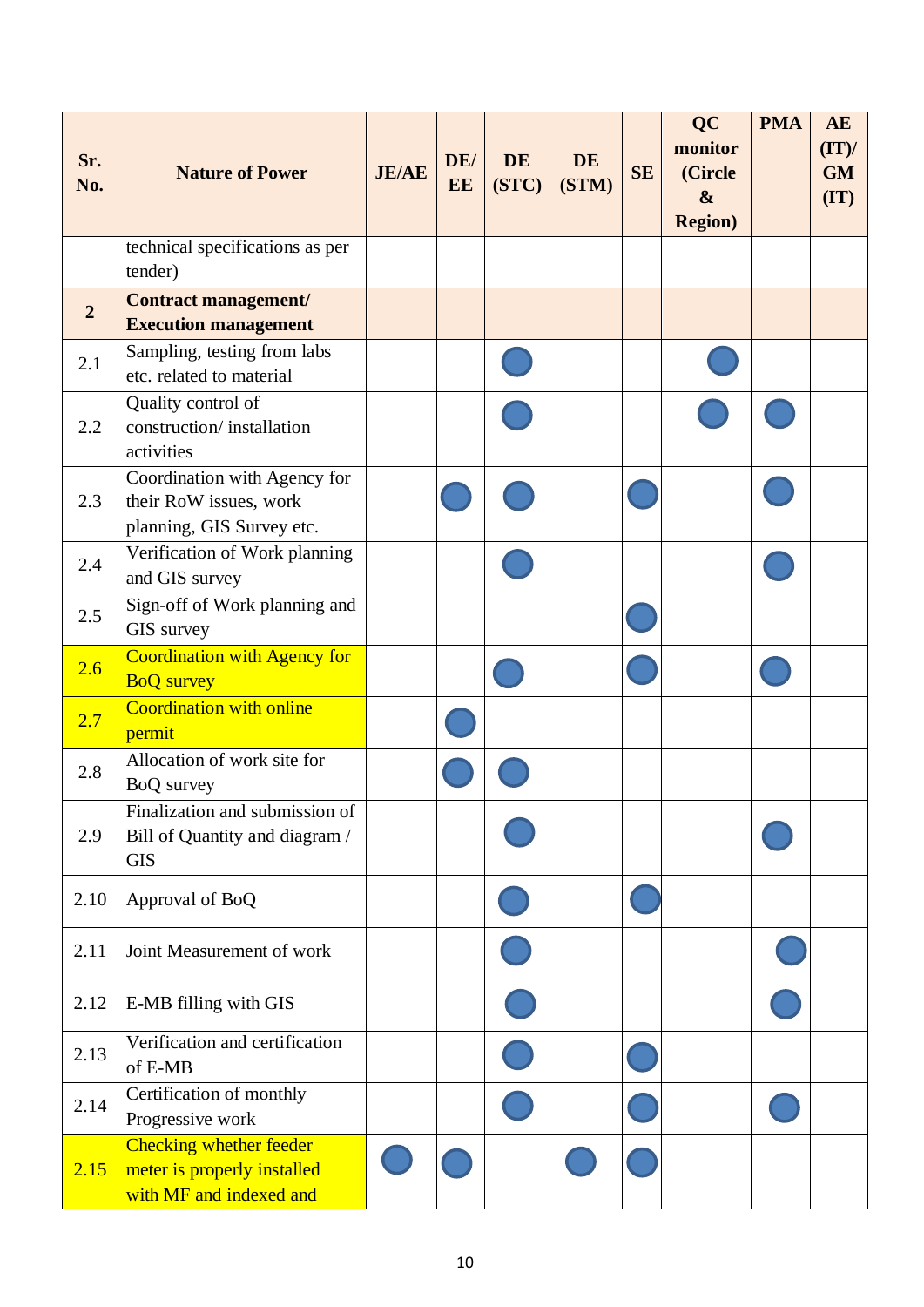| Sr.<br>No.              | <b>Nature of Power</b>                                            | <b>JE/AE</b> | DE/<br>EE | <b>DE</b><br>(STC) | <b>DE</b><br>(STM) | <b>SE</b> | <b>QC</b><br>monitor<br>(Circle<br>$\boldsymbol{\&}$<br><b>Region</b> ) | <b>PMA</b> | <b>AE</b><br>(TT)<br><b>GM</b><br>(TT) |
|-------------------------|-------------------------------------------------------------------|--------------|-----------|--------------------|--------------------|-----------|-------------------------------------------------------------------------|------------|----------------------------------------|
|                         | updated in billing system with<br>the DTRs and consumers for      |              |           |                    |                    |           |                                                                         |            |                                        |
|                         | energy audit at 33 kV level                                       |              |           |                    |                    |           |                                                                         |            |                                        |
|                         | Data availability in the                                          |              |           |                    |                    |           |                                                                         |            |                                        |
| 2.16                    | <b>National Feeder Monitoring</b><br><b>System / NPP to works</b> |              |           |                    |                    |           |                                                                         |            |                                        |
|                         | <b>Bill verification and issuance</b>                             |              |           |                    |                    |           |                                                                         |            |                                        |
| $\mathbf{3}$            | of certificate for project/                                       |              |           |                    |                    |           |                                                                         |            |                                        |
|                         | milestone completion<br>Preparation of Project                    |              |           |                    |                    |           |                                                                         |            |                                        |
| 3.1                     | monitoring report                                                 |              |           |                    |                    |           |                                                                         |            |                                        |
|                         | Checking of progress as per                                       |              |           |                    |                    |           |                                                                         |            |                                        |
| 3.2                     | project monitoring report for                                     |              |           |                    |                    |           |                                                                         |            |                                        |
|                         | submission to DE<br>Work verification and                         |              |           |                    |                    |           |                                                                         |            |                                        |
| 3.3                     | Issuance of certificate for                                       |              |           |                    |                    |           |                                                                         |            |                                        |
|                         | project/ milestone completion                                     |              |           |                    |                    |           |                                                                         |            |                                        |
| 3.4                     | <b>Issuance of MRC</b>                                            |              |           |                    |                    |           |                                                                         |            |                                        |
| 3.5                     | Sign-off of Invoice                                               |              |           |                    |                    |           |                                                                         |            |                                        |
| $\overline{\mathbf{4}}$ | <b>Closure document</b>                                           |              |           |                    |                    |           |                                                                         |            |                                        |
|                         | preparation                                                       |              |           |                    |                    |           |                                                                         |            |                                        |
| 4.1                     | Preparation of closure<br>documents                               |              |           |                    |                    |           |                                                                         |            |                                        |
|                         | Sign-off of Closure documents                                     |              |           |                    |                    |           |                                                                         |            |                                        |
| 4.2                     | and submission with duly<br>signed by all stakeholders            |              |           |                    |                    |           |                                                                         |            |                                        |
| 5                       | <b>Project closure activities</b>                                 |              |           |                    |                    |           |                                                                         |            |                                        |
|                         | Preparation of details related                                    |              |           |                    |                    |           |                                                                         |            |                                        |
| 5.1                     | to Capitalization of<br>infrastructure created                    |              |           |                    |                    |           |                                                                         |            |                                        |
| 5.2                     | Sign-off of Capitalization<br>infrastructure report               |              |           |                    |                    |           |                                                                         |            |                                        |
|                         | Handing Over / Taking Over                                        |              |           |                    |                    |           |                                                                         |            |                                        |
| 5.3                     | of Completed project from<br>Agency                               |              |           |                    |                    |           |                                                                         |            |                                        |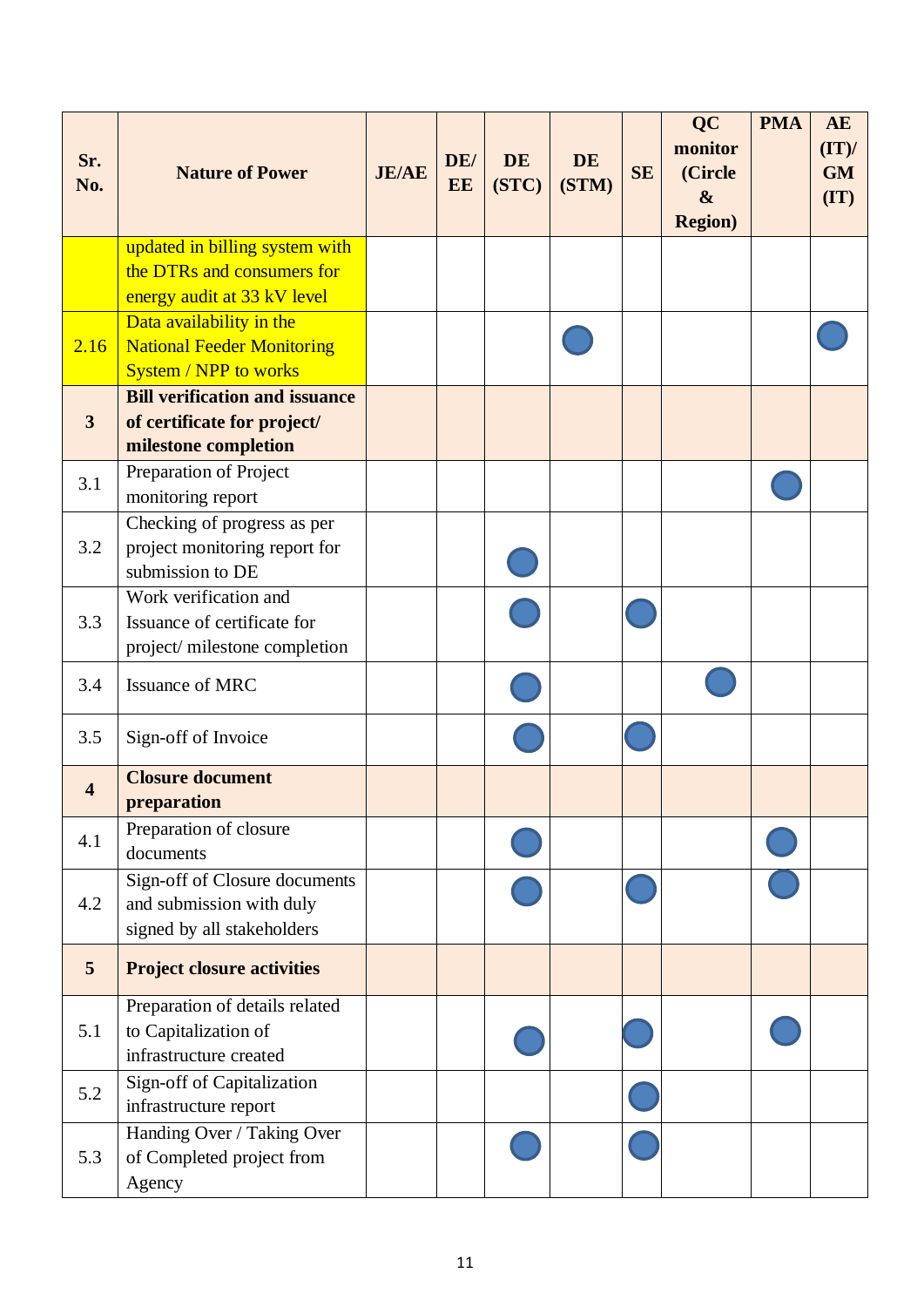| Sr.<br>No. | <b>Nature of Power</b>                                                                                                                 | <b>JE/AE</b> | DE/<br>EE | <b>DE</b><br>(STC) | <b>DE</b><br>(STM) | <b>SE</b> | <b>QC</b><br>monitor<br>(Circle<br>$\boldsymbol{\&}$<br><b>Region</b> ) | <b>PMA</b> | AE<br>(TT)<br><b>GM</b><br>$(\mathbf{I}\mathbf{T})$ |
|------------|----------------------------------------------------------------------------------------------------------------------------------------|--------------|-----------|--------------------|--------------------|-----------|-------------------------------------------------------------------------|------------|-----------------------------------------------------|
| 6          | <b>Benefit tracking of project</b>                                                                                                     |              |           |                    |                    |           |                                                                         |            |                                                     |
| 6.1        | Recording of technical and<br>commercial parameters<br>(Feeder input, sales,<br>consumers etc.) prior to<br>commencement of project    |              |           |                    |                    |           |                                                                         |            |                                                     |
| 6.2        | Recording of technical and<br>commercial parameters on a<br>monthly, quarterly, annual<br>basis for assessment of impact<br>of project |              |           |                    |                    |           |                                                                         |            |                                                     |
| 6.3        | Monitoring of project<br>outcomes on a monthly basis                                                                                   |              |           |                    |                    |           |                                                                         |            |                                                     |

#### **\*Note:**

1. STC will visit the site area at least 3 times every month during the contract period.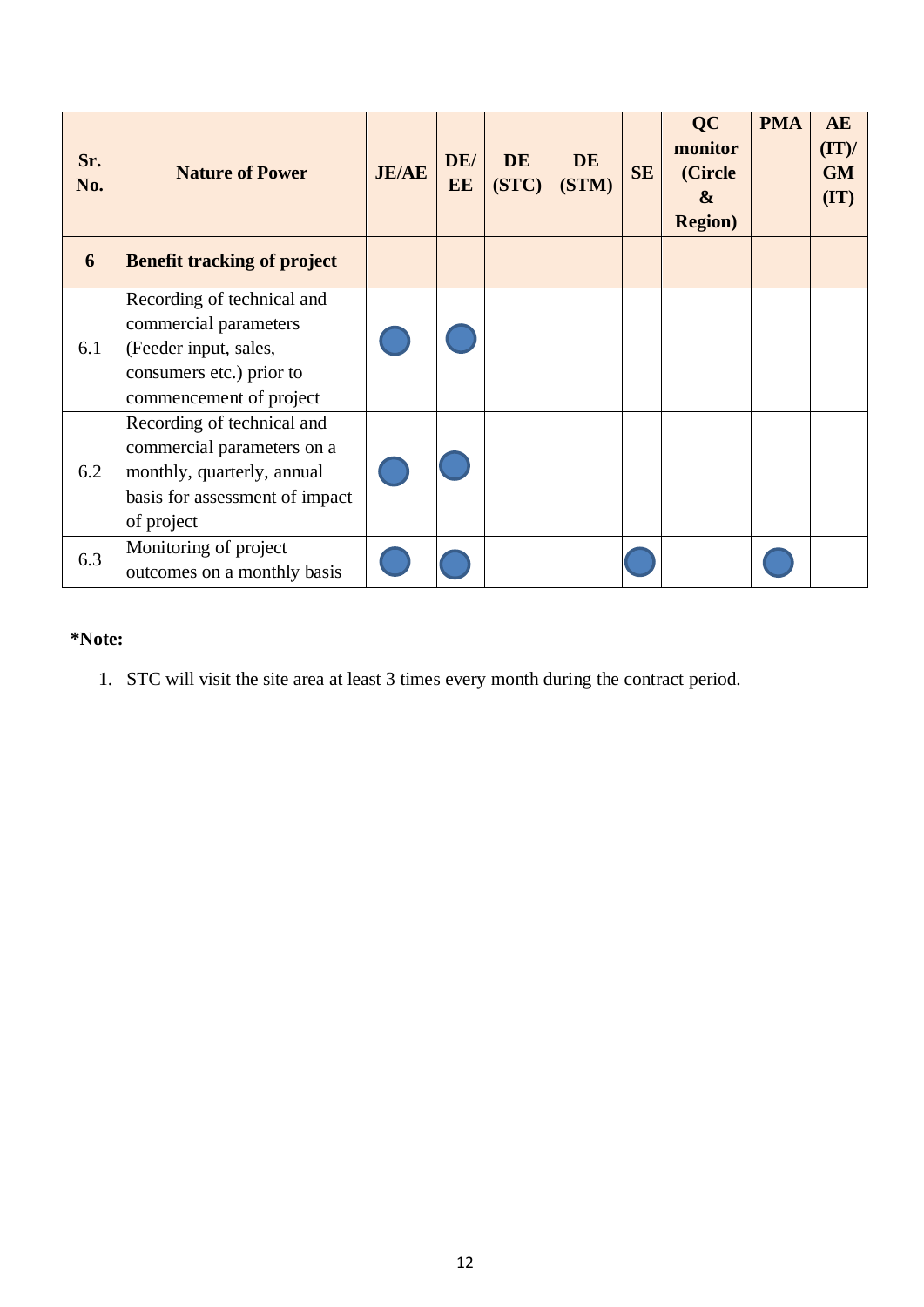# **3. Infrastructure works for 11 kV feeder, Distribution transformer, LT lines, service line**

| Nodal officer            | DE $(O&M/City)$ |
|--------------------------|-----------------|
| <b>Project In-charge</b> | $SE(0\&M/City)$ |

### **3.1 Field office**

| Sr.<br>No.     | <b>Nature of Power</b>                                                           | JE/<br><b>AE</b> | DE/<br>EE | <b>SE</b> | <b>QC</b><br>monitor<br>(Circle<br>$\boldsymbol{\&}$<br><b>Region</b> ) | <b>PMA</b> | <b>STM</b> | <b>AE</b><br>(TT)<br><b>GM</b><br>(TT) |
|----------------|----------------------------------------------------------------------------------|------------------|-----------|-----------|-------------------------------------------------------------------------|------------|------------|----------------------------------------|
| $\mathbf{1}$   | <b>Project monitoring</b>                                                        |                  |           |           |                                                                         |            |            |                                        |
| 1.1            | Project monitoring @10% of infrastructure<br>works in each division              |                  |           |           |                                                                         |            |            |                                        |
| 1.2            | Project monitoring @25% of infrastructure<br>works in each DC                    |                  |           |           |                                                                         |            |            |                                        |
| 1.3            | Project monitoring @100% of<br>infrastructure works at feeder level              |                  |           |           |                                                                         |            |            |                                        |
| 1.4            | Sample checking of works                                                         |                  |           |           |                                                                         |            |            |                                        |
| $\overline{2}$ | <b>Contract management/ Execution</b><br>management                              |                  |           |           |                                                                         |            |            |                                        |
| 2.1            | Sampling, testing from labs etc. related to<br>material                          |                  |           |           |                                                                         |            |            |                                        |
| 2.2            | Quality control of construction/installation<br>activities                       |                  |           |           |                                                                         |            |            |                                        |
| 2.3            | Coordination with Agency for their RoW<br>issues, work planning, GIS Survey etc. |                  |           |           |                                                                         |            |            |                                        |
| 2.4            | Verification of Work planning and GIS<br>survey                                  |                  |           |           |                                                                         |            |            |                                        |
| 2.5            | Sign-off of Work planning and GIS survey                                         |                  |           |           |                                                                         |            |            |                                        |
| 2.6            | Coordination with Agency for BoQ survey,<br>Permits online etc.                  |                  |           |           |                                                                         |            |            |                                        |
| 2.7            | Allocation of work site for BoQ survey                                           |                  |           |           |                                                                         |            |            |                                        |
| 2.8            | Finalization and submission of Bill of<br>Quantity and diagram / GIS             |                  |           |           |                                                                         |            |            |                                        |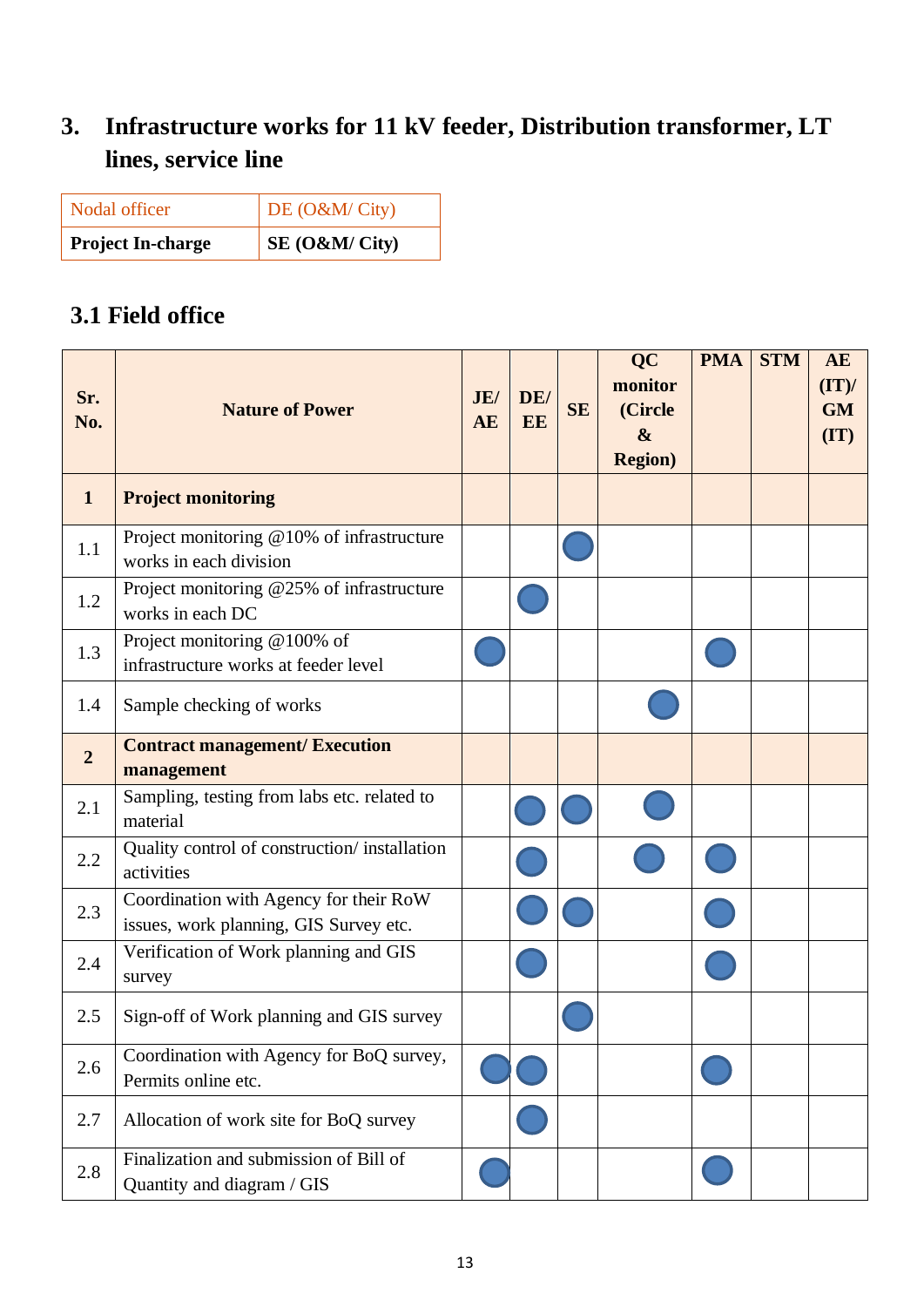| Sr.<br>No.              | <b>Nature of Power</b>                                                                                                                                                                                 | JE/<br>AE | DE/<br>EE | <b>SE</b> | <b>QC</b><br>monitor<br>(Circle<br>$\boldsymbol{\&}$<br><b>Region</b> ) | <b>PMA</b> | <b>STM</b> | <b>AE</b><br>(TT)<br><b>GM</b><br>(TT) |
|-------------------------|--------------------------------------------------------------------------------------------------------------------------------------------------------------------------------------------------------|-----------|-----------|-----------|-------------------------------------------------------------------------|------------|------------|----------------------------------------|
| 2.9                     | Approval of BoQ                                                                                                                                                                                        |           |           |           |                                                                         |            |            |                                        |
| 2.10                    | Joint Measurement of work                                                                                                                                                                              |           |           |           |                                                                         |            |            |                                        |
| 2.11                    | E-MB filling with GIS                                                                                                                                                                                  |           |           |           |                                                                         |            |            |                                        |
| 2.12                    | Verification and certification of E-MB                                                                                                                                                                 |           |           |           |                                                                         |            |            |                                        |
| 2.13                    | Certification of monthly Progressive work                                                                                                                                                              |           |           |           |                                                                         |            |            |                                        |
| 2.14                    | Checking whether feeder meter is properly<br>installed with MF and indexed and updated<br>in billing system with the DTRs and<br>consumers for energy audit at 11 kV level<br>in coordination with STM |           |           |           |                                                                         |            |            |                                        |
| 2.15                    | Data availability in the National Feeder<br>Monitoring System / NPP to works                                                                                                                           |           |           |           |                                                                         |            |            |                                        |
| 3                       | <b>Bill verification and issuance of</b><br>certificate for project/ milestone<br>completion                                                                                                           |           |           |           |                                                                         |            |            |                                        |
| 3.1                     | Preparation of Project monitoring report                                                                                                                                                               |           |           |           |                                                                         |            |            |                                        |
| 3.2                     | Checking of progress as per project<br>monitoring report for submission to DE                                                                                                                          |           |           |           |                                                                         |            |            |                                        |
| 3.3                     | Work verification and Issuance of<br>certificate for project/ milestone completion                                                                                                                     |           |           |           |                                                                         |            |            |                                        |
| 3.4                     | Issuance of MRC                                                                                                                                                                                        |           |           |           |                                                                         |            |            |                                        |
| 3.5                     | Sign-off of Invoice                                                                                                                                                                                    |           |           |           |                                                                         |            |            |                                        |
| $\overline{\mathbf{4}}$ | <b>Closure document preparation</b>                                                                                                                                                                    |           |           |           |                                                                         |            |            |                                        |
| 4.1                     | Preparation of closure documents                                                                                                                                                                       |           |           |           |                                                                         |            |            |                                        |
| 4.2                     | Sign-off of Closure documents and<br>submission with duly signed by all<br>stakeholders                                                                                                                |           |           |           |                                                                         |            |            |                                        |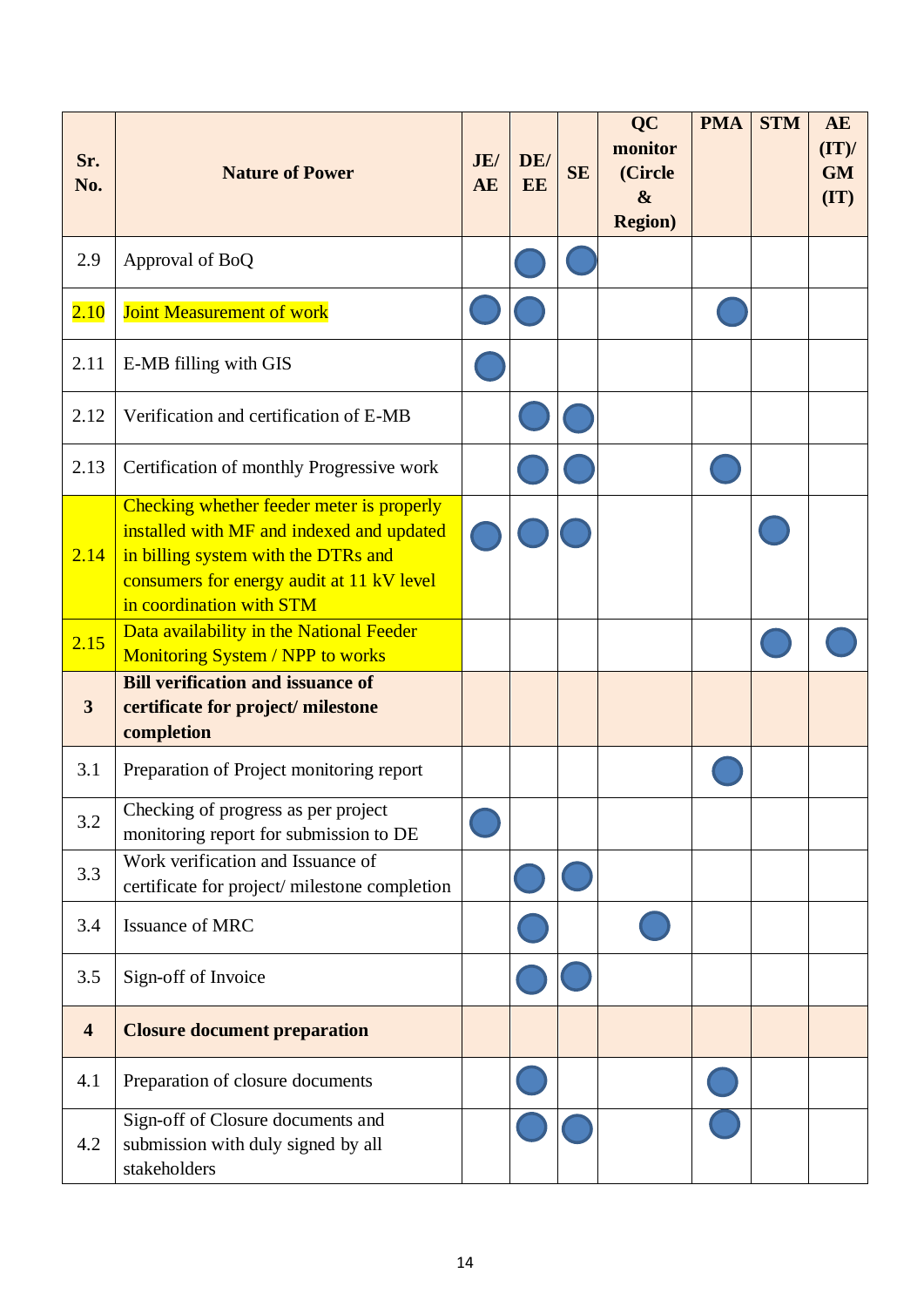| Sr.<br>No. | <b>Nature of Power</b>                                                                                                           | JE/<br><b>AE</b> | DE/<br>EE | <b>SE</b> | <b>QC</b><br>monitor<br>(Circle<br>$\boldsymbol{\alpha}$<br><b>Region</b> ) | <b>PMA</b> | <b>STM</b> | <b>AE</b><br>(TT)<br><b>GM</b><br>(TT) |
|------------|----------------------------------------------------------------------------------------------------------------------------------|------------------|-----------|-----------|-----------------------------------------------------------------------------|------------|------------|----------------------------------------|
| 5          | <b>Project closure activities</b>                                                                                                |                  |           |           |                                                                             |            |            |                                        |
| 5.1        | Preparation of details related to<br>Capitalization of infrastructure created                                                    |                  |           |           |                                                                             |            |            |                                        |
| 5.2        | Sign-off of Capitalization infrastructure<br>report                                                                              |                  |           |           |                                                                             |            |            |                                        |
| 5.3        | Handing Over / Taking Over of Completed<br>project from Agency                                                                   |                  |           |           |                                                                             |            |            |                                        |
| 6          | <b>Benefit tracking of project</b>                                                                                               |                  |           |           |                                                                             |            |            |                                        |
| 6.1        | Recording of technical and commercial<br>parameters (Feeder input, sales, consumers<br>etc.) prior to commencement of project    |                  |           |           |                                                                             |            |            |                                        |
| 6.2        | Recording of technical and commercial<br>parameters on a monthly, quarterly, annual<br>basis for assessment of impact of project |                  |           |           |                                                                             |            |            |                                        |
| 6.3        | Monitory of project outcomes on a monthly<br>basis                                                                               |                  |           |           |                                                                             |            |            |                                        |

# **4. Regional level**

| Sr.<br>No.   | <b>Nature of Power</b>                                                                                                                           | <b>Authority</b>                                                        |
|--------------|--------------------------------------------------------------------------------------------------------------------------------------------------|-------------------------------------------------------------------------|
| $\mathbf{1}$ | <b>General</b>                                                                                                                                   |                                                                         |
| 1.1          | Target monitoring of projects                                                                                                                    | CGM (Region)/ CE (Region)                                               |
| 1.2          | Project monitoring of Infrastructure works at Regional level<br>@ 3 circles at regional level per month                                          | CGM (Region)/ CE (Region)                                               |
| 1.3          | Conducting monthly review meeting with<br>GM/DGM/SE/EE/PMA                                                                                       | CGM (Region)/ CE (Region)                                               |
| 1.4          | Monthly Quality monitoring of project execution at circle<br>level on sample basis                                                               | CGM (Region)/ CE (Region)                                               |
| 1.5          | Recording of present technical and commercial parameters<br>before commencement of works and recording of<br>parameters post completion of works | CGM (Region)/ CE (Region) in<br>consultation with DGM/ DE (City/<br>O&M |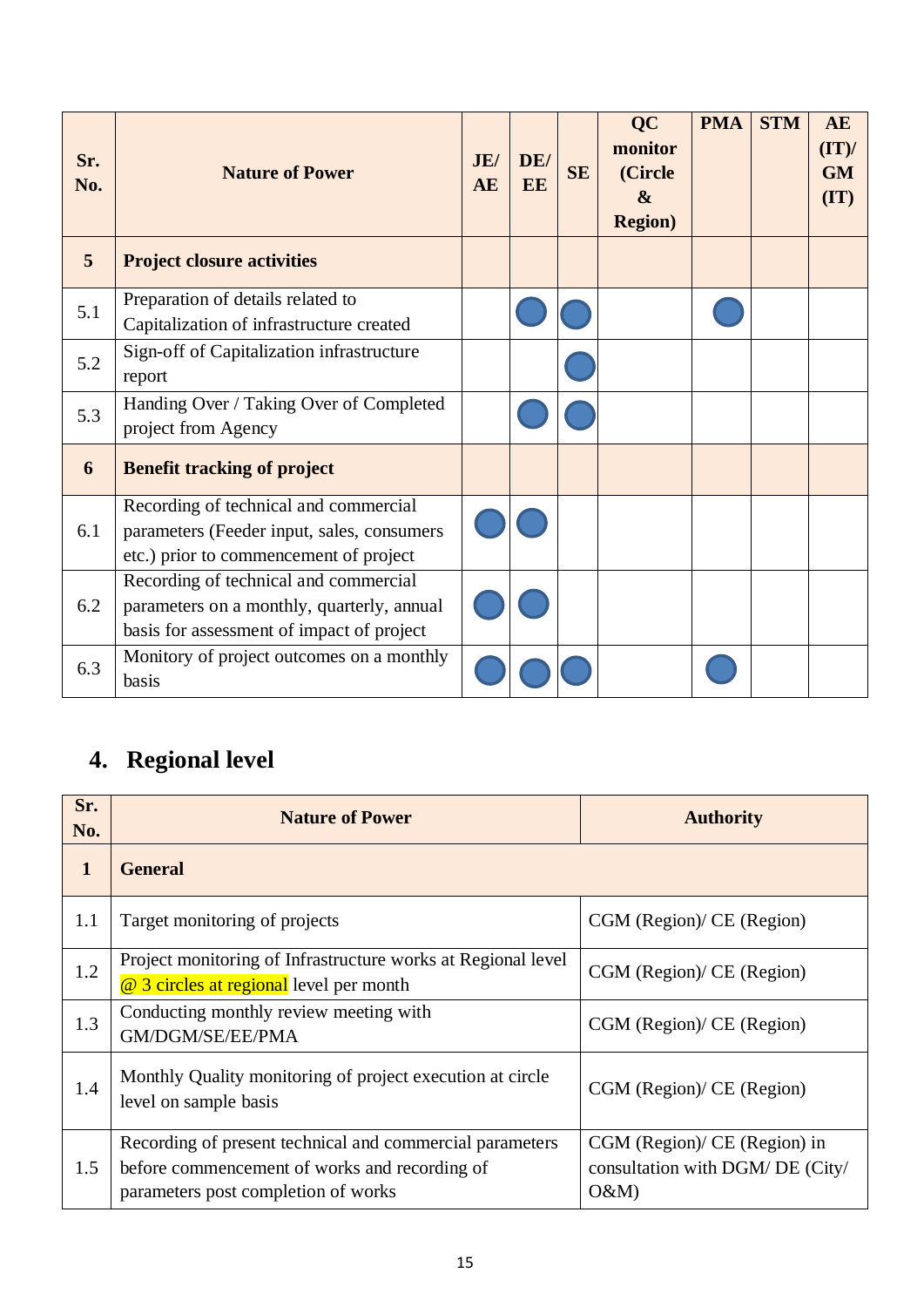### **5. Corporate level**

| S.no. | <b>Nature of Power</b>                                                                            | <b>Authority</b>                    |  |  |
|-------|---------------------------------------------------------------------------------------------------|-------------------------------------|--|--|
|       | Project In-charge of infrastructure works and monitoring<br>at discom level (2 circles per month) | CGM (W&P/Project)                   |  |  |
|       | Tendering process, Bid process and Award of Contract                                              | CGM (Procurement)/                  |  |  |
|       |                                                                                                   | CGM (W&P/Project)                   |  |  |
|       |                                                                                                   | CGM (Finance)/ Director (Finance) / |  |  |
|       | Payment against Contractor's bills                                                                | CFO post receipt of completion      |  |  |
|       |                                                                                                   | certificate from SE/GM (Circle)     |  |  |

### **6. Escalation matrix for Smart metering and Infrastructure works in case work (work verification, verification of invoice etc.) is pending at each level**

| <b>Level</b> | <b>Authority</b>                                           | <b>Timeline</b><br>(To-Starting day of work) |
|--------------|------------------------------------------------------------|----------------------------------------------|
|              | Manager/Assistant Manager<br>(Subdivision/Zone/DC)/ JE/ AE | $To + 7 \text{ days}$                        |
| 2            | DGM (STC)/ EE (STC)<br>DGM (Division)/ EE (Division)       | $To + 10 \text{ days}$                       |
|              | GM (O&M/ City)/ SE (Circle)                                | $To + 13 \text{ days}$                       |

\*Note: Number of days to be modified as per Tender conditions.

### **7. Information technology and SCADA**

| Sr. No.        | <b>Nature of Power</b>                      | <b>Authority</b>                                                                                                                                  |
|----------------|---------------------------------------------|---------------------------------------------------------------------------------------------------------------------------------------------------|
| 1              | Project In-charge of IT and SCADA projects  | CGM (W&P/Project)                                                                                                                                 |
| $\overline{2}$ | Project monitoring of IT and SCADA projects | CGM $(IT)/GM (IT)/$<br><b>SCADA</b>                                                                                                               |
| 3              | Preparation of Project monitoring report    | GM (IT)                                                                                                                                           |
| $\overline{4}$ | Sign-off of Vendor invoice                  | CGM (IT)/ GM (IT)                                                                                                                                 |
| 5              | Field level                                 | AE (IT)/ AE (Programmer)<br>through Project-In-charge;<br>Jointly with AE/JE of<br>DC/Zone for electrical<br>infrastructure used for IT<br>system |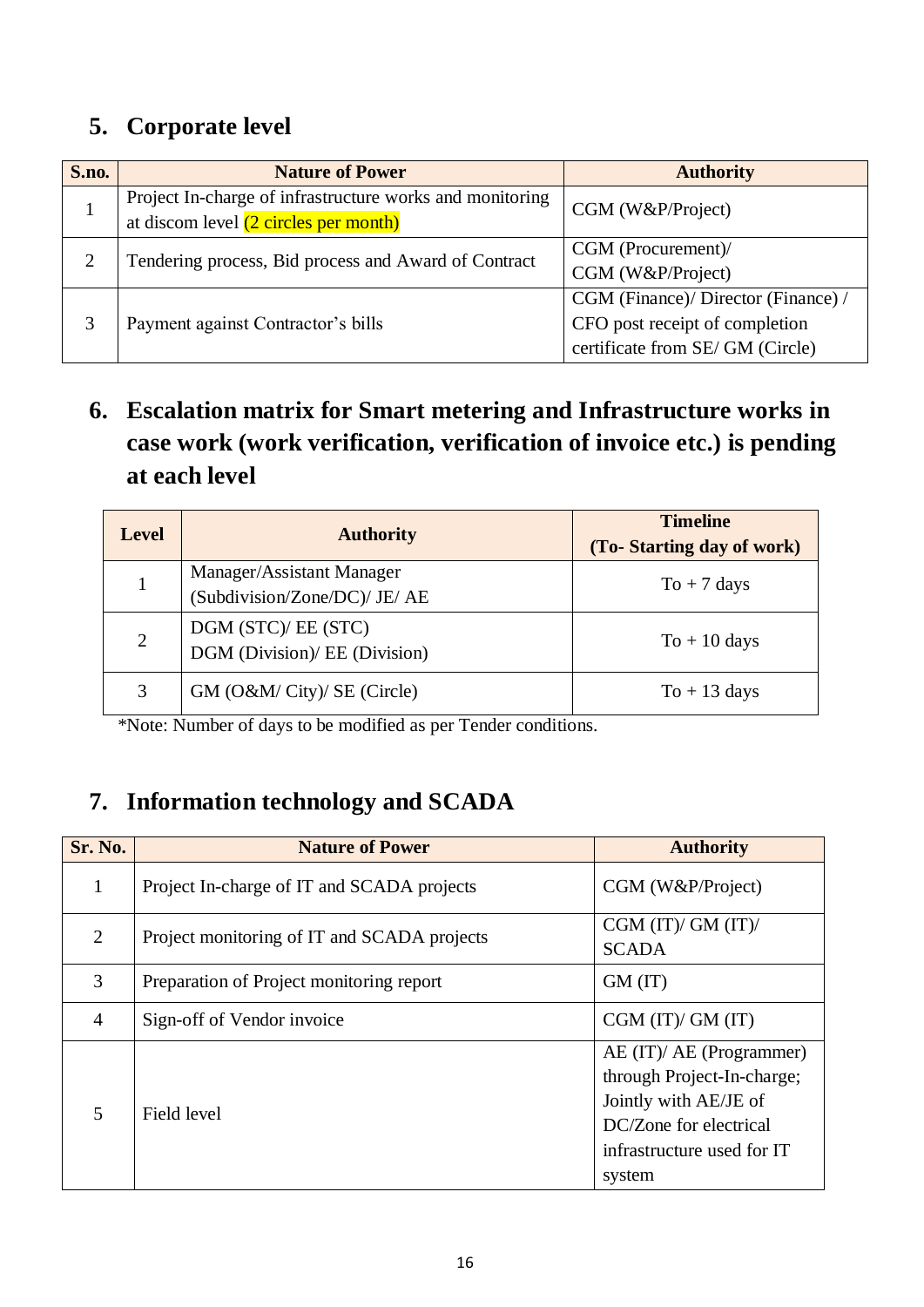## **8. Commercial and Finance**

# **8.1 Corporate office**

| Sr.<br>No.     | <b>Nature of Power</b>                                                                             | <b>Authority</b>                                                                              |
|----------------|----------------------------------------------------------------------------------------------------|-----------------------------------------------------------------------------------------------|
| $\mathbf{1}$   | To ensure the achievement of Targeted AT&C loss in his<br>Jurisdiction                             | CGM/CE (Commercial)                                                                           |
| $\overline{2}$ | To ensure the achievement of Targeted ACS-ARR Gap in<br>his Jurisdiction.                          | CGM/CE (Commercial)                                                                           |
| $\overline{3}$ | Coordination with Government Department of clearance of<br>Overdues bills                          | CGM/CE (Commercial)                                                                           |
| $\overline{4}$ | Monthly Monitor the Result Evaluation Matrix (REM) at<br>Circle level and take action accordingly. | CGM/CE (Commercial),<br>W&P/Project/CFO/IT                                                    |
| 5              | Monthly Review meeting of GM/DGM/PMA to ensure the<br>achievement of REM.                          | CGM/CE (Commercial),<br>Jointly with Project In-charge at<br>Corporate level                  |
| 6              | Recovery of Outstanding/Overdue Government Dues at<br>Discom level                                 | CGM/CE (Commercial)                                                                           |
| $\overline{7}$ | Installation of Pre-paid meters at Government offices at<br>discom level                           | CGM/CE (Commercial) jointly with<br>Project In-charge at Corporate level                      |
| 8              | Feeder wise Energy audit at circle level                                                           | CGM/CE (Commercial)                                                                           |
| $\overline{9}$ | Data availability in the National Feeder Monitoring<br><b>System / NPP to works</b>                | AE (IT)/ AE (Programmer)- Field<br>level/ GM (IT)- Corporate level<br><b>CGM</b> (Operations) |
|                | Monitoring of DTR failure rates                                                                    | M&BM/ Operations/ Maintenance                                                                 |
| 10             | Maintenance of DTR as per SPEC<br>Supply                                                           | SM&O                                                                                          |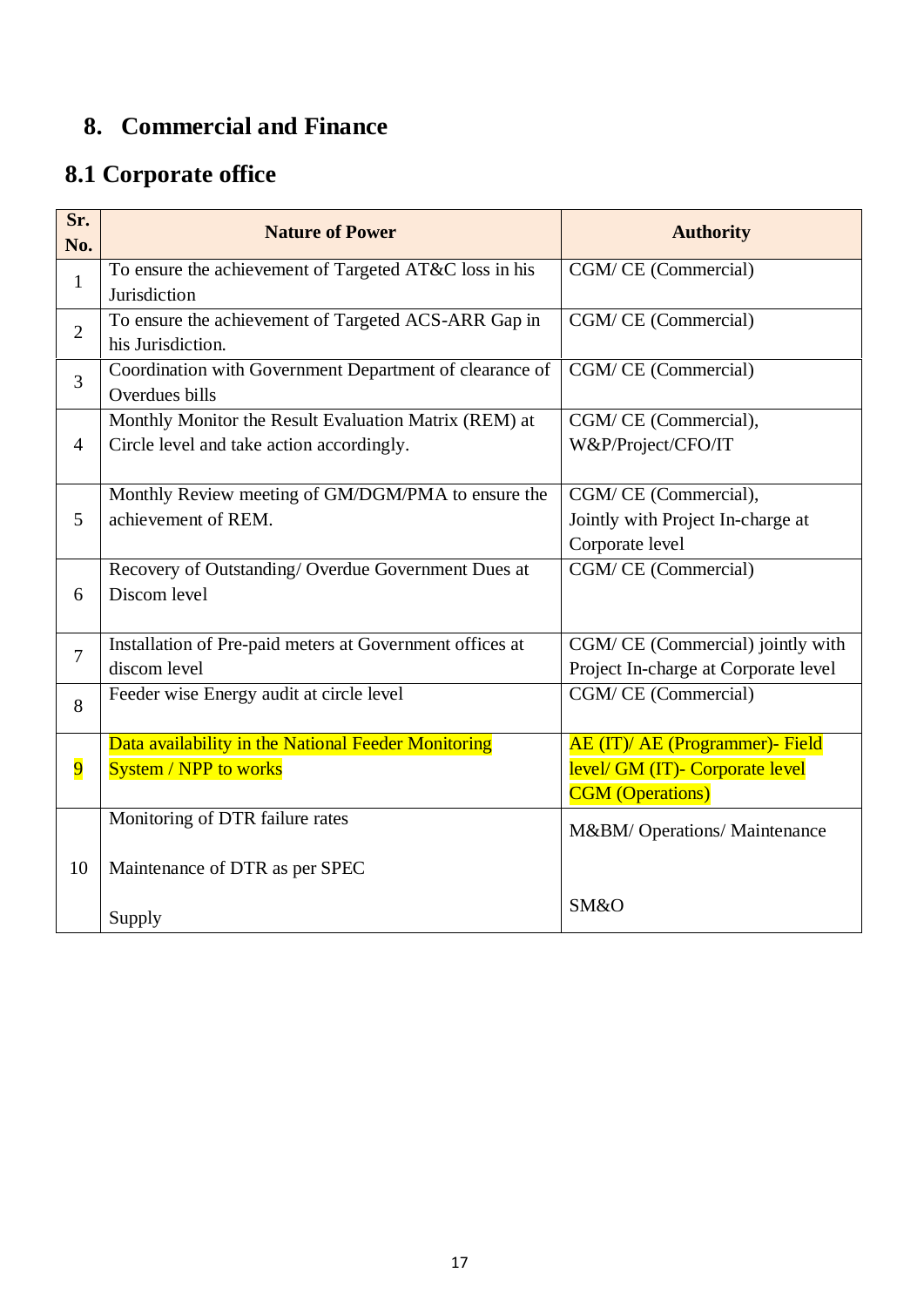### **8.2 Field office**

| Sr.<br>No.     | <b>Nature of Power</b>                                                                                          | <b>Authority</b>                                                               |
|----------------|-----------------------------------------------------------------------------------------------------------------|--------------------------------------------------------------------------------|
| $\mathbf{1}$   | Overall In-charge of Circle Performance & Execution of<br>Scheme                                                | CGM (Region)/ CE (Region)                                                      |
| $\overline{2}$ | To ensure the achievement of Targeted AT&C loss in his<br>Jurisdiction                                          | CGM (Region)/ CE (Region)<br><b>Assistant Manager/JE/AE</b><br>DGM/DE<br>GM/SE |
| 3              | To ensure the achievement of Targeted ACS-ARR Gap in<br>his Jurisdiction.                                       | CGM (Region)/ CE (Region)<br>GM/SE                                             |
| $\overline{4}$ | Coordination with Government Department of clearance of<br>Overdues bills, Row and observation of Nodal Agency. | CGM (Region)/ CE (Region)<br>DE/GM (O&M)                                       |
| 5              | Monthly Monitor the Result Evaluation Matrix (REM) at<br>Circle & Feeder Level and take action accordingly.     | CGM (Region)/ CE (Region)                                                      |
| 6              | Monthly Review meeting of GM/DGM/PMA to ensure the<br>achievement of REM.                                       | CGM (Region)/ CE (Region)                                                      |
| $\tau$         | Recovery of Outstanding/Overdue Government Dues at<br>Circle level                                              | GM/SE (Circle)                                                                 |
| 8              | Recovery of Outstanding/Overdue Government Dues at<br>Division level                                            | DGM/DE (Division)                                                              |
| 9              | Recovery of Outstanding/Overdue Government Dues at<br>DC level                                                  | <b>Assistant Manager/JE/AE</b>                                                 |
| 10             | Installation of Pre-paid meters at Government offices at<br>circle level                                        | GM/SE (Circle)                                                                 |
| 11             | Installation of Pre-paid meters at Government offices at<br>division level                                      | DGM/DE (Division)                                                              |
| 12             | Installation of Pre-paid meters at Government offices at<br>DC level                                            | <b>Assistant Manager/JE/AE</b>                                                 |
| 13             | Maintaining supply hours at urban and rural areas as per<br>prescribed guidelines                               | Assistant Manager/JE/AE<br>(Escalation to DGM/DE to GM/SE to<br>CGM/CE)        |